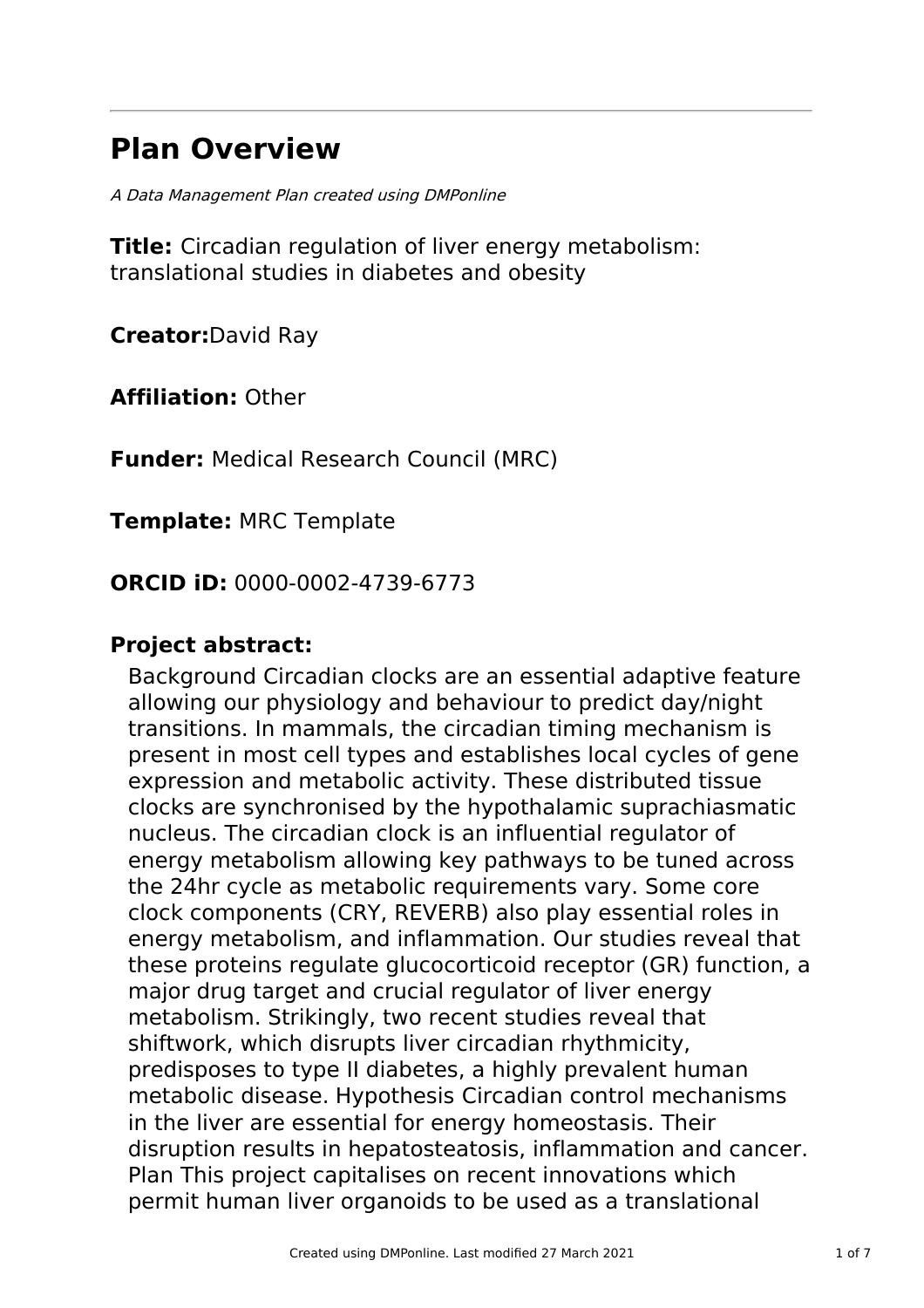model for diabetes and metabolic dysfunction. The microlivers will be challenged with lipogenic, high-energy culture medium, to drive lipid accumulation within the hepatocytes. The impact of this challenge, the mechanism underlying human hepatosteatosis, on the core circadian clock will be assessed by tracking the PER2-luc output, and by measuring gene expression profiles through the optimised circadian time-series model described above. The deep phenotyping of these microlivers with high throughput 'omics technology platforms, cell based assays and systems microscopy allows entirely novel biology to be revealed in this important human disease with new insights, high-impact publications, and potential therapeutic advances. We will build on unique strengths coupling circadian biology and metabolic science, and will use CRISPR, and genetic engineering approaches to investigate novel pathways regulating liver phenotype, and metabolic flux. We can couple this genetic approach to chemical biology interventions, such as those we have recently pioneered to target circadian clock components (5). Outputs There is an expectation that the project will result in publications in highimpact journals, present at international meetings, drive project progression, and capitalise on the joint academic/pharma stakeholders. There is considerable scope to pursue exciting new biological pathways emerging from the discovery platforms.

**ID:** 38214

### **Last modified:** 27-03-2021

### **Copyright information:**

The above plan creator(s) have agreed that others may use as much of the text of this plan as they would like in their own plans, and customise it as necessary. You do not need to credit the creator(s) as the source of the language used, but using any of the plan's text does not imply that the creator(s) endorse, or have any relationship to, your project or proposal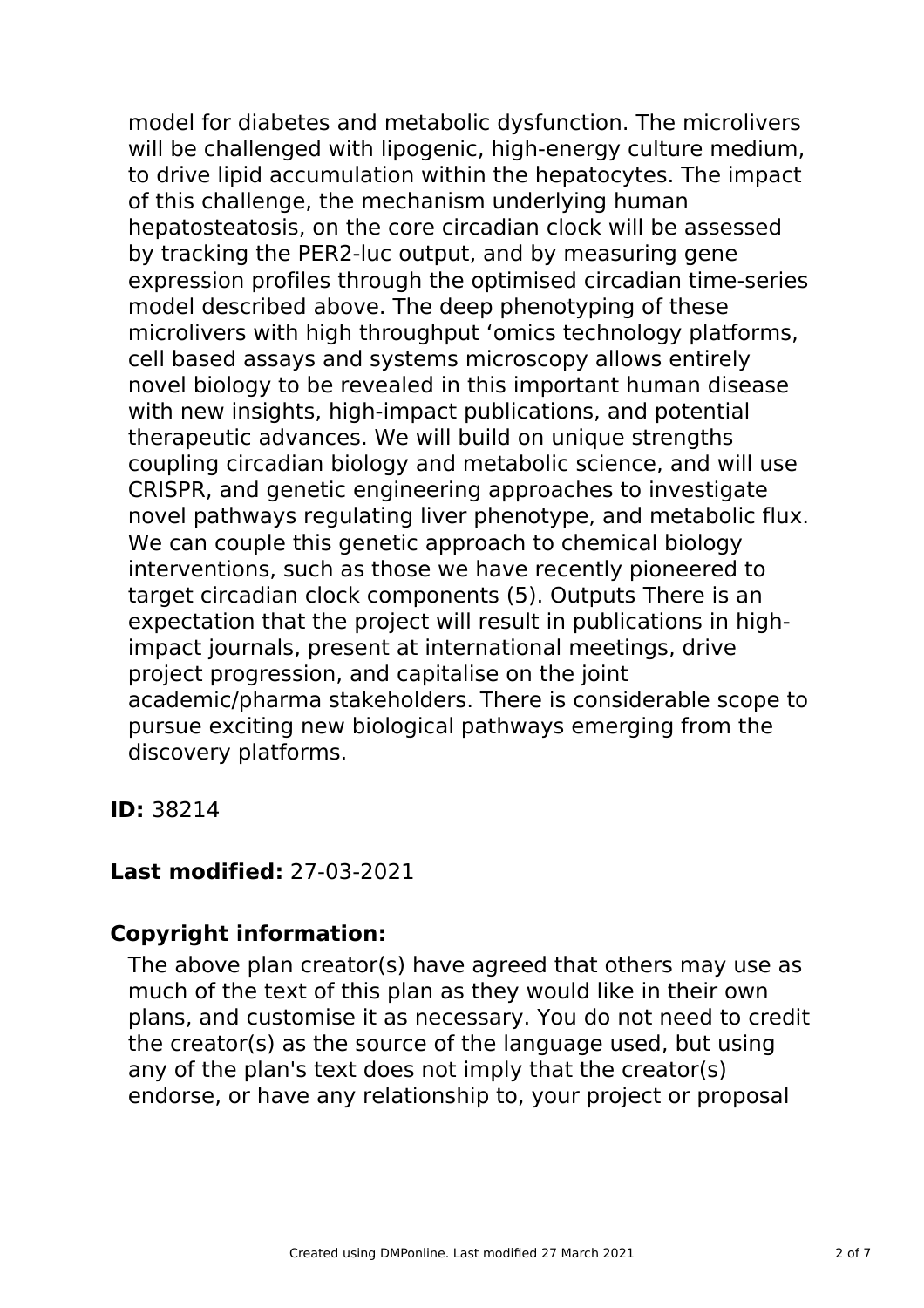## **Circadian regulation of liver energy metabolism: translational studies in diabetes and obesity**

### **0. Proposal name**

**0. Enter the proposal name**

**Circadian regulation of liver energy metabolism: translational studies in diabetes and obesity**

## **1. Description of Data.**

### **1.1 Type of Study**

Cell and organoid models RNA-SEQ, proteomics and metabolomics for deep phenotyping some animal studies for validation

### **1.2 Types of Data**

RNA-SEQ proteomics metabolomics cell imaging in-vivo animal physiology

### **1.3 Format and scale of the data**

GEO gene expression data spreadsheets for proteomics and metabolomics physiology will be low n, and multiple parameter measurements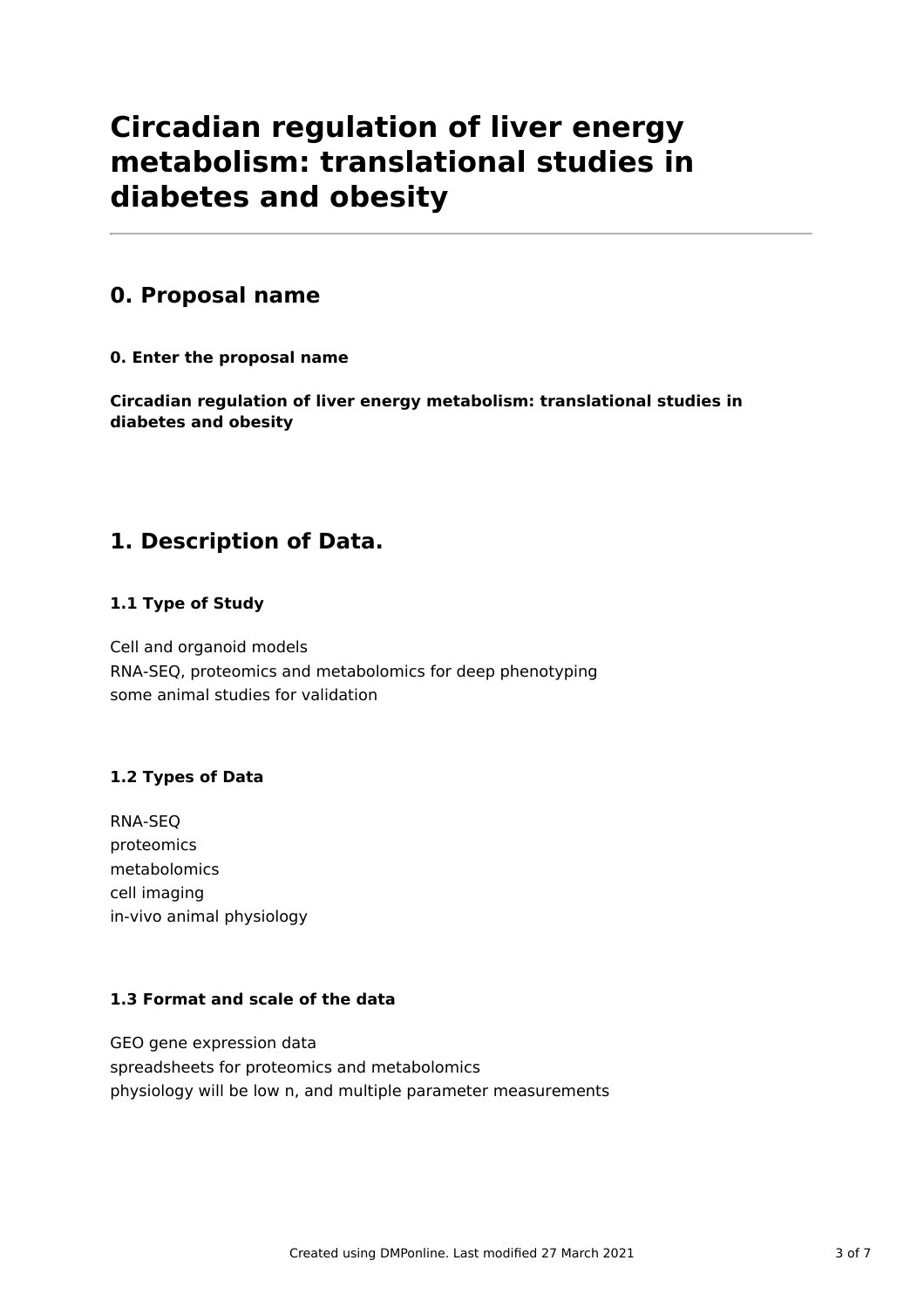## **2. Data collection / generation**

#### **2.1 Methodologies for data collection / generation**

platform analysis technology for RNA, protein and metabolomics microscopy, for cell biology protein expression and modification by immunoblot (images)

#### **2.2 Data quality and standards**

data quality will be assessed by using internal QC controls, and by measuring variance between repeated measurements.

### **3. Data management, documentation and curation**

#### **3.1 Managing, storing and curating data**

all data needs to be stored on a safe, backed up electronic platform, accessible to the investigators, and made available to the community, and to the journals when the data is published.

standard RNA-SEQ data and annotation standards.

#### **3.2 Metadata standards and data documentation**

all methods, and annotation will be captured in e lab books, and cross-referenced to the stored data.

all analysis of the data and code will also be stored, and linked to the primary data.

#### **3.3 Data preservation strategy and standards**

Data will be stored in Oxford until publication, and dissemination.

All platform technology data eg RNA profiles, will be uploaded to eg GEO database, and unlocked concident with publication.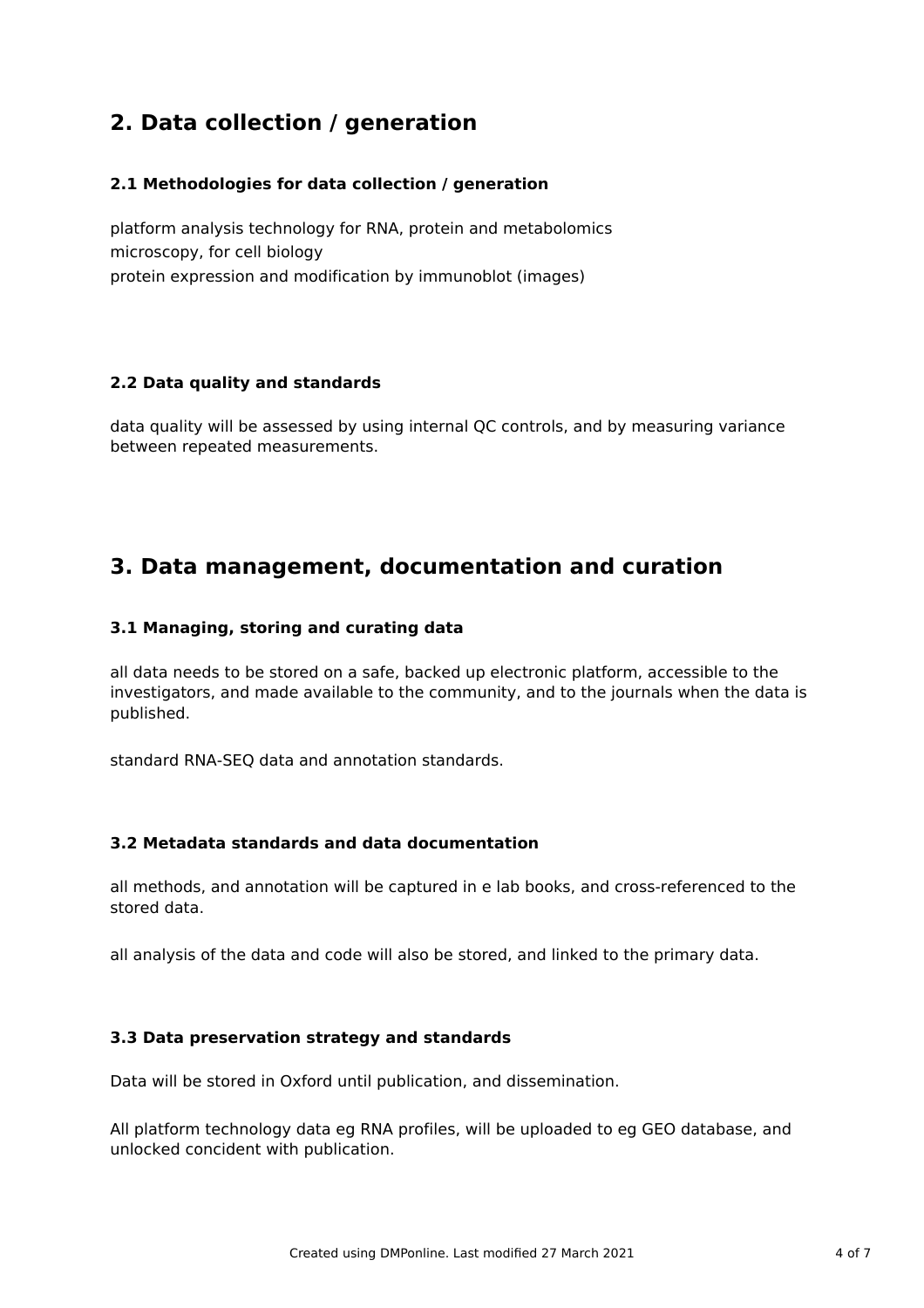### **4. Data security and confidentiality of potentially disclosive personal information**

### **4.1 Formal information/data security standards**

N/A

### **4.2 Main risks to data security**

N/A

### **5. Data sharing and access**

#### **5.1 Suitability for sharing**

GEO

### **5.2 Discovery by potential users of the research data**

links to databases are included with publications, and where possible we will publish the data online with the journals concerned.

#### **5.3 Governance of access**

The PI will determine access, until the data is published, or the embargo on access eg GEO is passed.

#### **5.4 The study team's exclusive use of the data**

exclusive use until publication, then made available to the community.

#### **5.5 Restrictions or delays to sharing, with planned actions to limit such restrictions**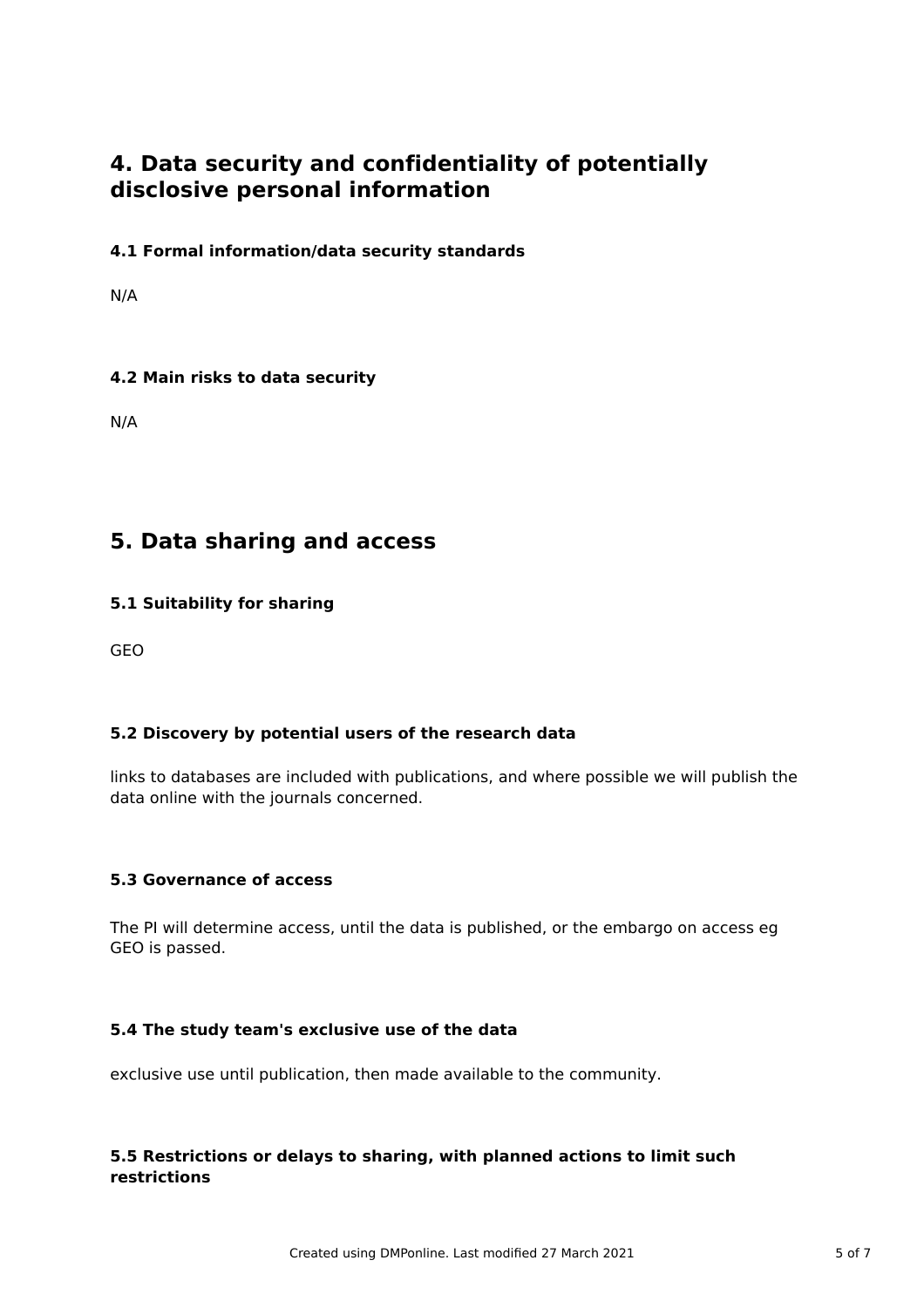no restrictions.

#### **5.6 Regulation of responsibilities of users**

n/a

### **6. Responsibilities**

#### **6. Responsibilities**

Just the PI

### **7. Relevant policies**

**7. Relevant institutional, departmental or study policies on data sharing and data security**

| <b>Policy</b>                            | <b>URL or reference</b> |
|------------------------------------------|-------------------------|
| Data Management Policy and<br>Procedures |                         |
| Data Security Policy                     |                         |
| Data Sharing Policy                      |                         |
| Institutional Information Policy         |                         |
| <b>Other</b>                             |                         |
| Other                                    |                         |

### **8. Author and contact details**

**8. Author of this Data Management Plan (Name) and, if different to that of the Principal Investigator, their telephone & email contact details**

David Ray